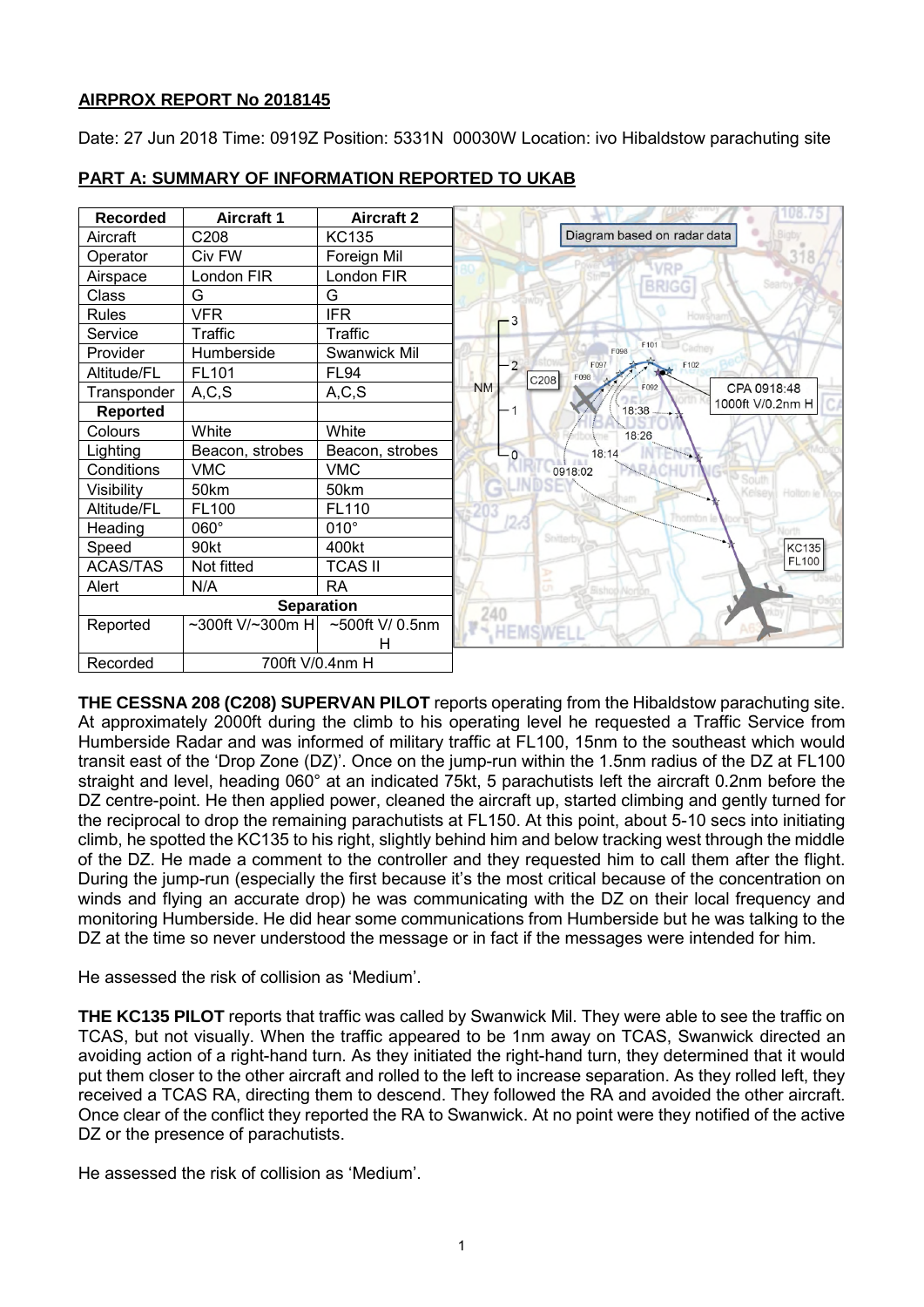**THE HUMBERSIDE RADAR CONTROLLER** reports that he was acting as an On the Job Training Instructor (OJTI) when he spotted a northbound track squawking 4661 approaching Hibaldstow from the south at FL100 (Mode S indicated a KC135). Hibaldstow was active with the C208 having just reported 2 mins to the drop at FL100. Traffic Information was passed to the C208 pilot on 4 occasions as the KC135 approached from 17nm south until the DZ. Attempts were also made to contact Swanwick Mil via landline to advise of the developing situation but the call went unanswered until the KC135 vacated the DZ. Primary contacts believed to be the parachutists appeared behind the secondary contact of the C208 at FL100. The KC135 appeared to take avoiding action to the west, descending.

**THE SWANWICK MIL TAC RIGHT CONTROLLER** reports that she was working aircraft in both East and NE. At 0910 she had just had a small spike in traffic levels and telephone calls due to aircraft exiting the D323 complex, with one returning to base. Also an aircraft leaving her frequency after the TILNI Radar Corridor (RC). She had also received three pre-notes from Lakenheath, two for the Lichfield RC and another for the Westcott RC. During this time, she was allocated a track from Central (the KC135). She did not initially take this track due to the other priorities and being unsure of its intentions. Once she was in a position to accept the traffic, now being down to two aircraft, she was informed by the North Supervisor, due to East Supervisor being on the telephone, the KC135 had been pre-noted incorrectly to Central and wanted to transit north. She conducted an electronic silent handover of the KC135. During this time she also handed over an aircraft to Lakenheath and was immediately handed the aircraft for the Westcott RC. The KC135 was approaching Y70 at F100 and so was below the airway, she checked with the pilot that he would remain east of R313 but also noticed a contact in the northern portion of Y70 indicating FL45 climbing, tracking east. She then acknowledged the pilot routing to Westcott and asked him to maintain heading 360° to gain height. The contact in the northern portion of Y70 tracking east was continually climbing now indicating FL98. She called the traffic to the KC135 pilot at approximately 8nm. The KC135 pilot acknowledged the call but did not have radar contact on the traffic. She then received several telephone calls in quick succession due to the Planner buzzer having been turned on by the North Supervisor (after realising it had been off causing other units to believe they had communication problems). 4 telephone lines were ringing but she was extremely aware of the converging nature of the two aircraft. At approximately 4nm she called the conflicting traffic again to the KC135 pilot. 3 telephone lines were now ringing. She intended to ignore them due to the aircrafts' proximity but saw that one was from the Prestwick East controller. She thought that the conflicting aircraft could be a track they had been working so she answered it. They stated the KC135 had encroached Hibaldstow para-dropping site. It was only at this point that she realised the nature of the conflicting aircraft. She did not have Hibaldstow para-dropping site selected on her screen. When arriving on console she had checked the Danger Areas but not the para-dropping sites which had become active prior to her arrival. On receipt of this message she immediately gave avoiding action to the KC135 pilot, heading 040°. The pilot acknowledged stating he was taking the avoiding action but also that he was taking his own vertical avoiding action. He then began to descend showing FL94. Within approximately 30 secs, having passed only slightly behind the conflicting aircraft, he stated that he was now climbing back to FL100 and requested a heading. She stated to route direct to ALASO. She now answered one of the lines which was Humberside who also stated that the KC135 had encroached upon the para-dropping site. She stated that she had given avoiding action and informed them of the type of aircraft involved.

She perceived the severity of the incident as 'Medium'.

**THE SWANWICK MIL EAST BANK SUPERVISOR** reports that leading up to the incident the workload was at a medium intensity for the Tac, and no Planner was required. Whilst he was taking telephone calls regarding airspace bookings, the Tac telephone lines were also ringing, with the controller answering them as they came through. After coming off the landlines, the Tac informed him that the KC135, originally at FL100, had descended after taking a TCAS RA against a para-dropping aircraft also at FL100, squawking 0033. Hibaldstow para-dropping site was notified as being active on SiS, however the para-dropping site was not displayed on the radar map. Having spoken to the Humberside Supervisor, they informed that they had been calling Swanwick; however, there had been no answer. This was due to the Tac being on the telephone to other outside agencies.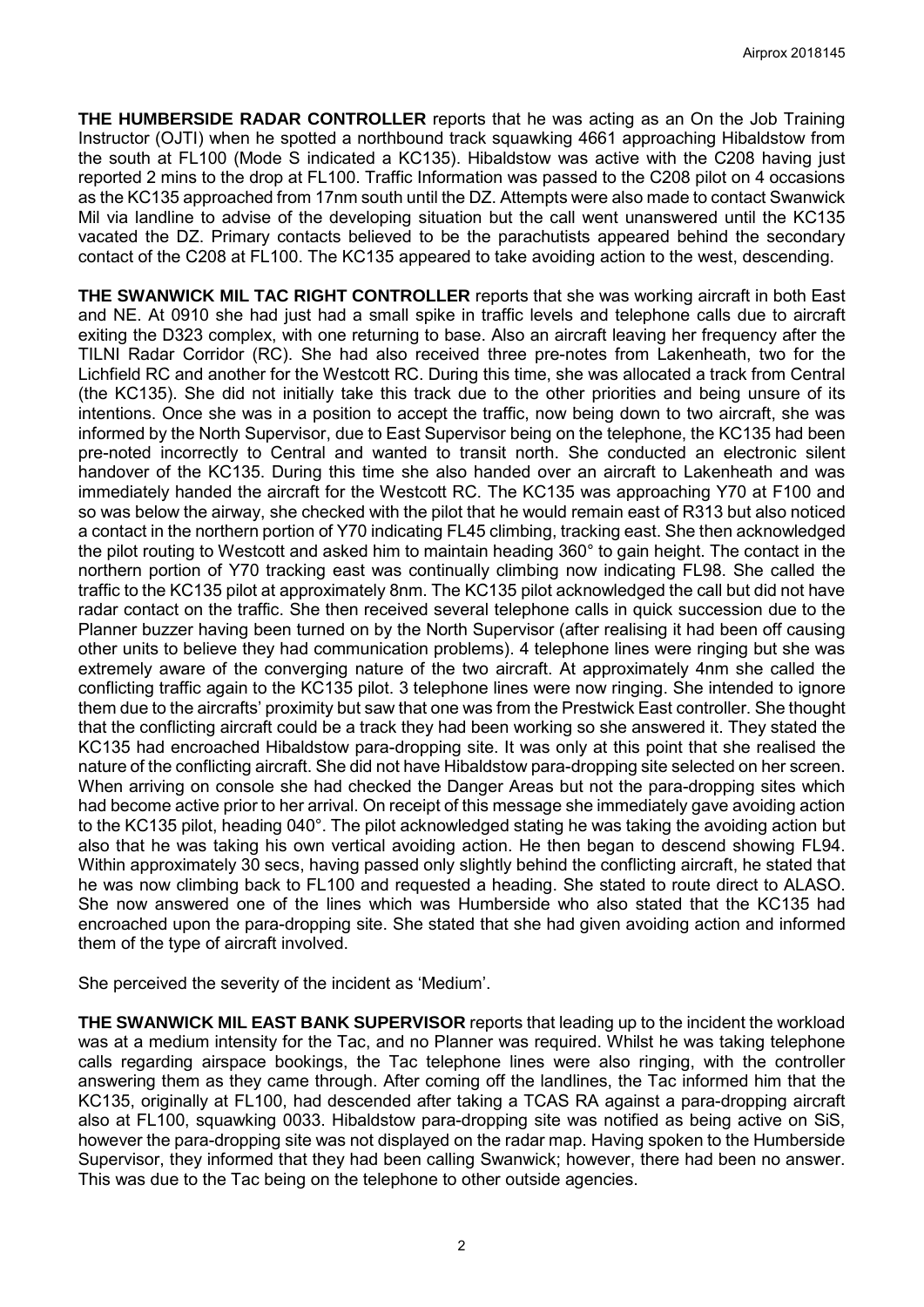**THE PRESTWICK EAST SECTOR PLANNER** reports that at approx 0918 he noticed the unknown KC135, which was outside controlled airspace and maintaining FL100, approximately 10nm southsouth-east of Hibaldstow parachute area and tracking directly at the Hibaldstow para-dropping aircraft squawking 0033 (a C208 from Mode S aircraft ID). The para-dropping aircraft was either maintaining FL100 or very slowly climbing through it. He tried to call Humberside Radar on the landline to point the KC135 out to them, and the East Tac called Swanwick to point out the Hibaldstow para-dropping aircraft. When East Tac got through to Swanwick he warned them of the parachute aircraft and they immediately gave avoiding action to the KC135 pilot whilst East tactical was still on the telephone with them. The two aircraft then merged on radar and the KC135 was observed descending to FL96.

## **Factual Background**

The weather at Humberside was recorded as follows:

METAR EGNJ 270850Z 06007KT 020V120 9999 FEW015 16/11 Q1029=

The Hibaldstow parachuting site is highlighted on the CAA VFR chart by a circle, with a radius of 1.5nm. Operations are conducted to an upper limit of FL120, although drops may be made from FL150 with Scottish Control permission. Pilots of parachuting aircraft operate in communication with Humberside Approach. The parachuting site 'DZ' is not a zone in the sense of controlled or regulated airspace and offers no protection from other aircraft wishing to transit in the area.

## **Analysis and Investigation**

## **CAA ATSI**

At 0909:29 (Figure 1) the C208 pilot, a parachute aircraft, established communication with the Humberside Radar controller requesting a Traffic Service and a climb to FL130. The controller identified the aircraft and a Traffic Service was agreed.



Figure 1 – 0909:29. Figure 2 – 0914:55.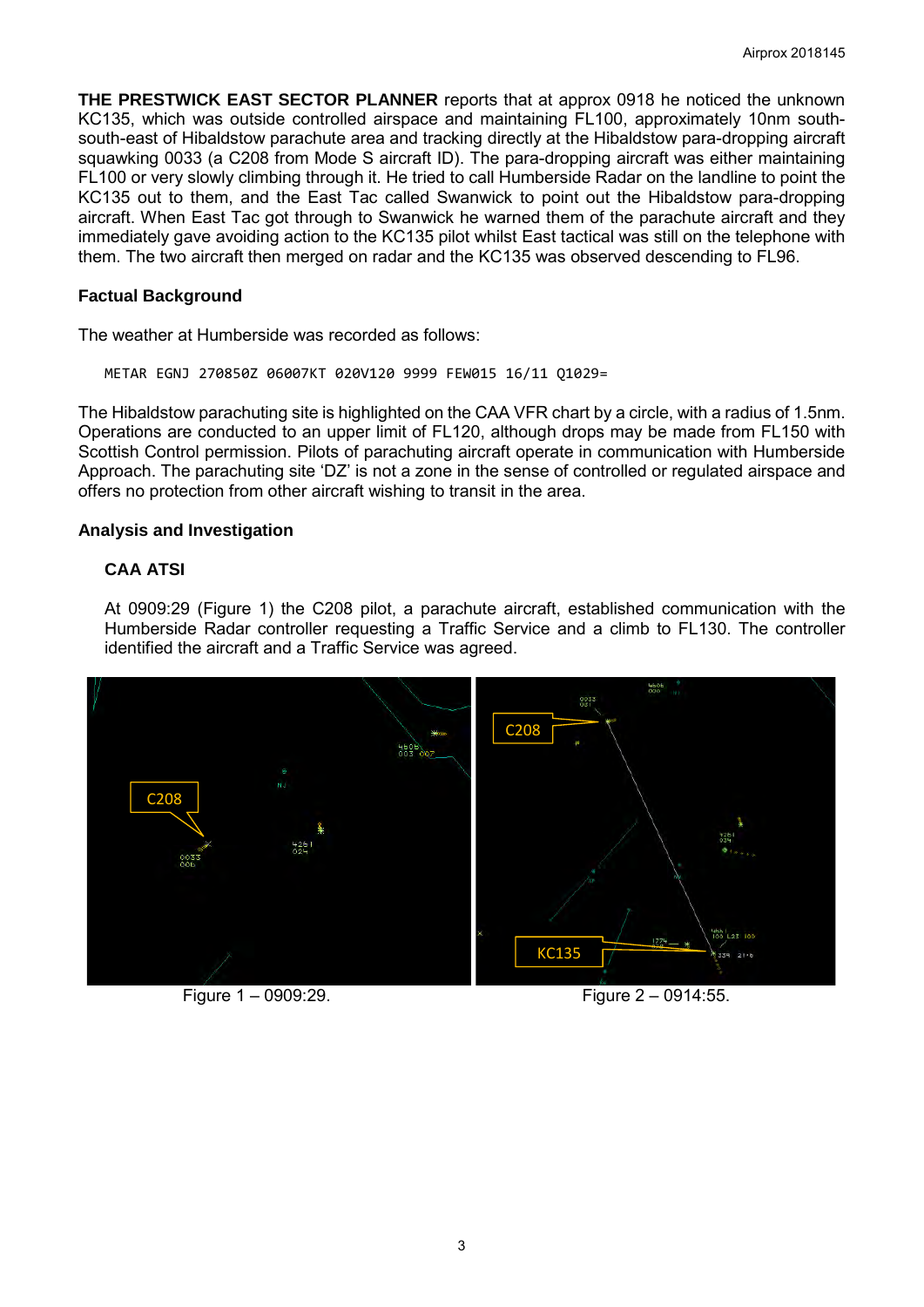At 0914:55 (Figure 2), the C208 pilot reported that they had 2 mins to drop and stated that they would be dropping from FL100 and FL150, which was acknowledged by the controller.

At 0916:05 (Figure 3), the controller passed Traffic Information to the C208 pilot on the KC135, which was acknowledged by the pilot. At 0916:23 the controller updated the Traffic Information stating that the track of the KC135 would take it just to the east of the 'DZ'.



Figure 3 – 0916:05.

The controller passed further Traffic Information on the KC135 to the C208 pilot at 0917:54 (Figure 4) and 0918:19 (Figure 5), neither of which were acknowledged by the pilot.



Figure 4 – 0917:54. Figure 5 – 0918:19.

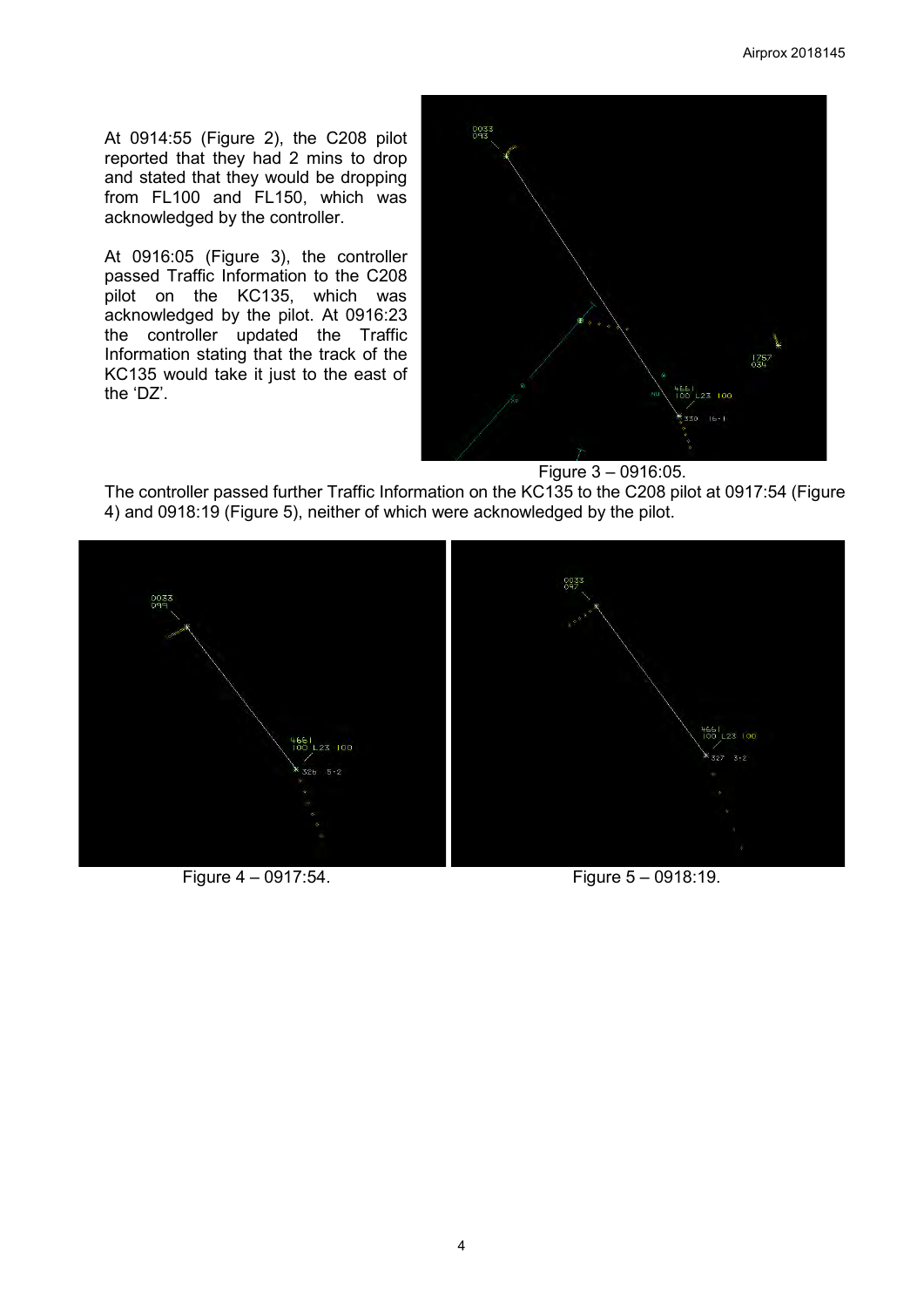

Figure 6 – 0918:39. Figure 7 – 0918:43.

At 0918:39 (Figure 6) the controller updated the Traffic Information advising that the KC135 was 1nm southeast at a similar level which was acknowledged by the pilot.

At 0918:43 (Figure 7) the radar indicated that the KC135 pilot had commenced a descent.

The closest point horizontally occurred at 0918:50 (Figure 8), when the aircraft were separated by 0.2nm and 1000ft.



Figure 8 – 0918:50.

CAP 774 states:

*The controller shall pass traffic information on relevant traffic, and shall update the traffic information if it continues to constitute a definite hazard, or if requested by the pilot*.

The Humberside Radar controller passed and updated Traffic Information to the C208 pilot and made every attempt to contact the Swanwick Military controller prior to the Airprox.

The C208 was displaying SSR Code 0033, which is the code assigned to paradropping aircraft. This code is to be selected, together with Mode C, five minutes before the drop commences until the drop is complete and parachutists or loads are known or estimated by the pilot to be on the ground.

The Swanwick Military Controller reported that they issued avoiding action upon realising the nature of the C208's flight. The descent by the KC135 pilot was in order to comply with a TCAS RA.

The Airprox took place in Class G airspace where collision avoidance is ultimately the responsibility of the pilot.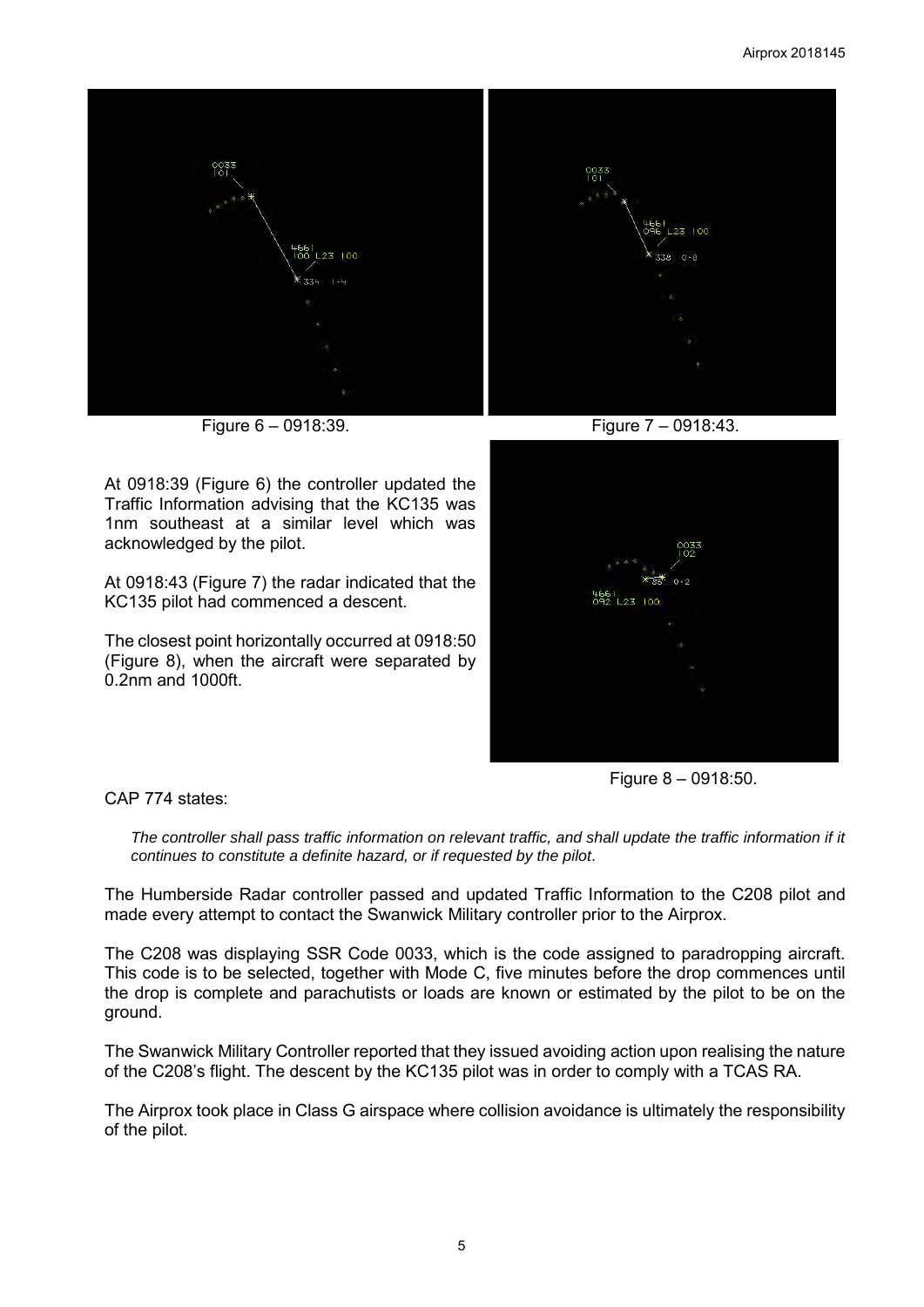## **Military ATM**

The KC135 pilot was receiving a Traffic Service from Swanwick (Mil) East tracking north at FL100. In the period leading up to the Airprox the controller noted that their workload had been busy with a spike in traffic and numerous handovers to and from Lakenheath. At the time of the Airprox, the controller was only working two aircraft, but some complexity was added by numerous line checks from Maastricht (Mil) and several telephone lines ringing. The East Bank Supervisor was occupied on a task resolving some issues with MDA bookings prior to the occurrence. At the time of the occurrence the Supervisor was on the land line to Maastricht attempting to identify and resolve a landline issue. Due to human error, the Hibaldstow parachuting site was not marked on the Swanwick (Mil) controllers radar screen.

Figures 9-12 show the positions of the C208 and KC135 at relevant times in the lead up to and during the Airprox. The screen shots are taken from a replay using the Claxby radar, which is utilised by Swanwick (Mil) and representative of the picture available to the controller. It should be noted that there was a discrepancy between the timings on the radar replay and those provided on the

tape transcript (the tape transcript times were slow by approx. 1min 10sec).

Figure 9 depicts the time that Traffic Information was first passed to the KC135 pilot by Swanwick(Mil). The Swanwick(Mil) investigation noted that the Swanwick(Mil) East controller had adopted an incorrect mental model and believed that the parachuting squawk (0033) belonged to Doncaster Airport [Doncaster Approach squawks 6171-6177] and they therefore did not appreciate the significance of it. The report from Humberside Radar states that Traffic Information was passed to the C208 pilot a total of four times starting at a range of 17nm. Updated Traffic Information was passed to the KC135 pilot approximately one minute later following a line check conducted by Maastricht(Mil).



Figure 9. KC135 4661; C208 0033.

Following a prompt from PC East about the growing confliction, which also identified that Hibaldstow parachuting site was active, the Swanwick(Mil) East controller issued avoiding action onto a heading of 040° and passed more Traffic Information to the KC135 pilot. Separation had decreased to approximately 1.2nm and the KC135 pilot received a TCAS RA to descend (Figure 10).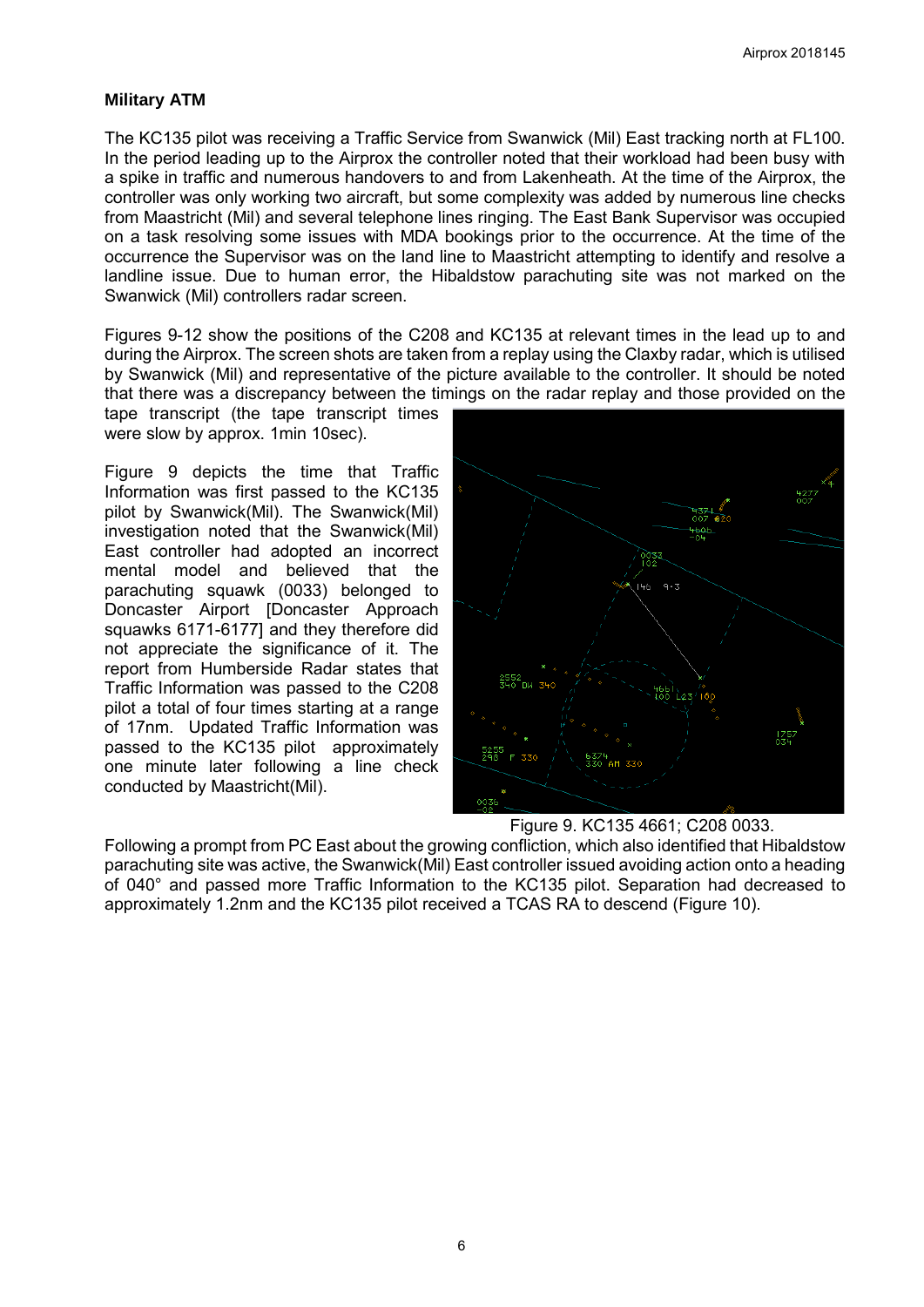

CPA occurred some 8 secs after this final Traffic Information whilst the KC135 pilot was responding to the TCAS RA (Figure 11). Due to radar replay 'jump' the closest measurable separation was 0.4nm horizontally and 700ft vertically. Allowing the radar replay to continue indicates that the radar returns likely merged with approximately 1000ft indicated separation.

Swanwick(Mil) conducted a thorough investigation that highlighted several issues which have subsequently been addressed. The most significant of these was the fact that the controller in question did not routinely check the parachuting information page as part of their console setup. Thus, the opportunity to highlight active parachuting sites on the radar screen was lost. This, coupled with the incorrect mental model with respect to the 0033 squawk, meant that the controller did not appreciate the potential severity of the impending confliction. That said, Traffic Information was passed by the controller on two occasions (7nm & 4nm) before an avoiding action turn was given as well as further Traffic Information. These final acts were coincident with the KC135 pilot receiving a TCAS RA alert to descend.

## **UKAB Secretariat**

The C208 and KC135 pilots shared an equal responsibility for collision avoidance and not to operate in such proximity to other aircraft as to create a collision hazard<sup>[1](#page-6-0)</sup>. If the incident geometry is considered as converging then the C[2](#page-6-1)08 pilot was required to give way to the KC135<sup>2</sup>.

There is a Letter of Agreement (LoA) between the Prestwick Centre and the parachute operating company at Hibaldstow. Under the heading 'Military Coordination' it states that *'Swanwick (Mil), on notification of the activation, will avoid the paradrop aircraft by 5nm laterally or be not below FL170'.* 

# CAP774[3](#page-6-2) states:

*Deconfliction is not provided under a Traffic Service. If a pilot requires deconfliction advice outside controlled airspace, Deconfliction Service shall be requested. The controller shall make all reasonable endeavours to accommodate this request as soon as practicable.* 

*When providing headings/levels for the purpose of positioning and/or sequencing or as navigational assistance, the controller should take into account traffic in the immediate vicinity based on the aircraft's relative speeds and closure rates, so that a risk of collision is not knowingly introduced by the instructions* 

 $\overline{\phantom{a}}$ 

<sup>1</sup> SERA.3205 Proximity.

<span id="page-6-1"></span><span id="page-6-0"></span><sup>2</sup> SERA.3210 Right-of-way (c)(2) Converging.

<span id="page-6-2"></span><sup>3</sup> Chapter 3.6.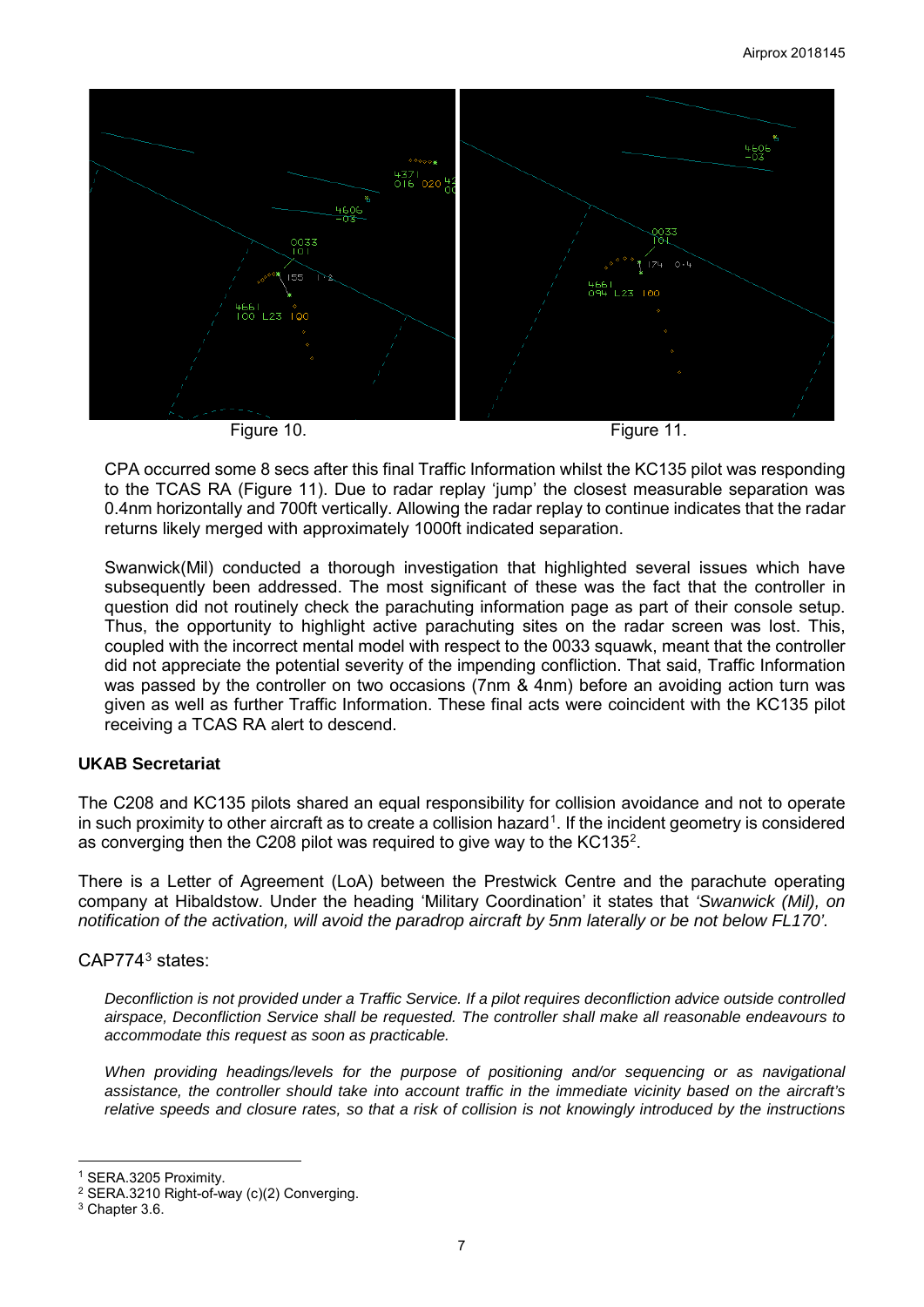*passed. However, the controller is not required to achieve defined deconfliction minima and pilots remain responsible for collision avoidance even when being provided with headings/levels by ATC.* 

The UK AIP<sup>[4](#page-7-0)</sup> states under the heading 'Free-fall Parachuting Drop Zones':

*Visual sighting of free-falling bodies is virtually impossible and the presence of an aircraft within the Drop Zone may be similarly difficult to detect from the parachutists' point of view. Parachute dropping aircraft and, on occasions, parachutists may be encountered outside the notified portion of airspace. Pilots are strongly advised to give a wide berth to all such Drop Zones where parachuting may be taking place.*

#### **Comments**

#### **USAFE Comment**

In the absence of NOTAM action or information from Swanwick Mil, the KC135 crew was unaware of any DZ activity at Hibaldstow.

#### **Summary**

An Airprox was reported when a C208 and a KC135 flew into proximity near Hibaldstow parachuting site at 0919hrs on Wednesday 27<sup>th</sup> June 2018. The C208 pilot was operating under VFR in VMC, in receipt of a Traffic Service from Humberside. The KC135 pilot was operating under IFR in VMC, in receipt of a Traffic Service from Swanwick Mil.

## **PART B: SUMMARY OF THE BOARD'S DISCUSSIONS**

Information available consisted of reports from the pilots and controllers concerned, radar and RTF recordings, and reports from the appropriate operating authorities.

The Board noted that both pilots were in receipt of a Traffic Service; the C208 pilot (in accordance with local procedures whilst carrying out a parachute drop from Hibaldstow), was receiving the service from Humberside whilst the KC135 pilot was receiving a service from Swanwick (Mil) East as they routed northwest on a track that would take the aircraft close to Hibaldstow.

Members first discussed the actions of the Swanwick (Mil) East Tac controller. The Mil ATC Area member and the BM Safety Advisor explained what had been occurring during the period leading up to the incident. They commented that the workload had been high, involving protracted handovers and an increase in traffic. Although at the time of the Airprox there were only two aircraft being controlled, the workload had increased due to issues with telephones within the East Bank, the Supervisor had been involved with sorting out a problem with Maastricht, and several telephone lines had been ringing. Because of this, the controller had felt that she was at capacity and, with hindsight, they commented that it would have been useful if she could have been assisted by another controller, who could have dealt with the landline calls.

The Board noted that the controller reported that she had observed an aircraft climbing near Hibaldstow airfield but had not realised that it was operating a parachute sortie, nor that Hibaldstow was active. Normally, if it was notified as being active, the parachute site would have been selected by the controller as a map overlay which would have created a white outlined circle, centred around the site, with a radius of between 2-3nm. On this occasion the controller, for an unknown reason, had not checked for parachute information when taking over the position; consequently the site had not been displayed. Members also noted that the radar recordings show that the C208 was squawking the appropriate SSR code (0033) for a parachute flight and members wondered why she had not assimilated this information. The Mil Area member explained that the radar display system had a range of squawks that would be highlighted to controllers as 'traffic of interest' by enclosing their Mode A & C readout in a blue box. The squawks that have been selected to be highlighted were those starting with 00, 33, 46, 60, 61 & 64. In

 $\overline{\phantom{a}}$ 

<span id="page-7-0"></span><sup>4</sup> ENR 1.1, Paragraph 5.5.4.3.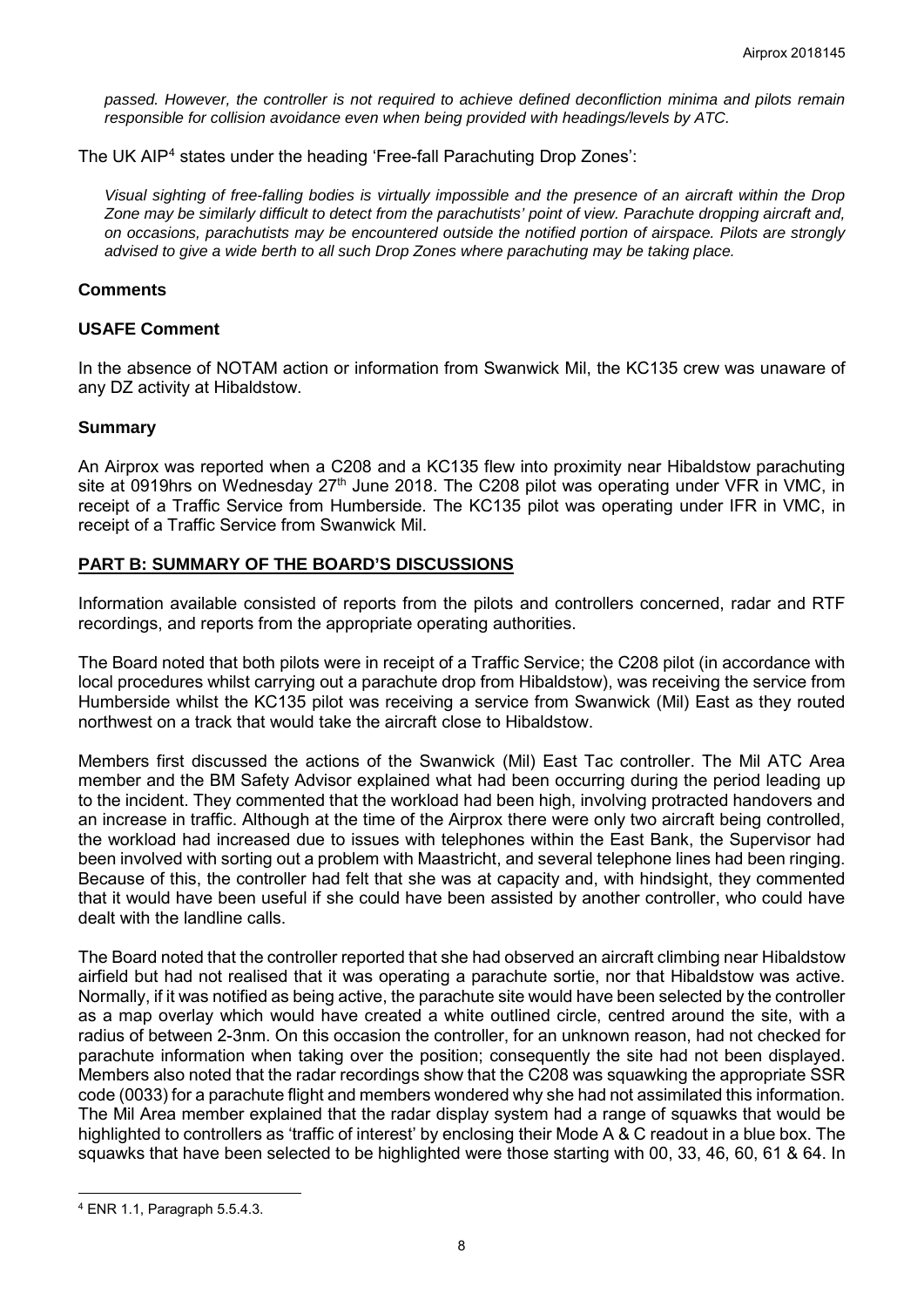addition to the '00' squawks, this includes the Doncaster ATC '61' squawks, and the military members believed that, under pressure, she had probably interpreted the C208's 'blue boxed' 0033 squawk as a 'blue boxed' Doncaster squawk. The Board acknowledged both of these elements as being Human Factors issues when under high workload but agreed that the fact that the Swanwick controller did not know that Hibaldstow was active (and consequently did not select an appropriate overlay), and did not assimilate the C208's 0033 squawk were contributory factors because it was likely that she would have routed the KC135 further away from Hibaldstow if she had been aware that it was active.

Nevertheless, the Board noted that the Swanwick(Mil) East controller did issue the KC135 pilot with Traffic Information about the C208 when it was at a range of about 8nm, and this was updated at a range of about 4nm. As a result, the Board concluded that she had discharged her responsibilities as required under a Traffic Service in that respect. As she focused on the proximity of the two aircraft as they continued to route towards each other, her initial thought was to ignore the multiple phone lines that were ringing but she noted that one was from the Prestwick Civil East controller; believing that he may have been working the other traffic she answered his line. The Prestwick controller advised her that the KC135 was routeing close to the Hibaldstow parachute site and this was the first time she had realised that the other traffic was a para-dropping aircraft. She immediately gave the KC135 pilot an avoiding-action right turn, together with Traffic Information, although the pilot later commented that they determined that a right turn would put them closer to the other aircraft, so they rolled to the left and had then received a TCAS RA to descend. The Board noted that a published parachuting Drop Zone did not give any protection from aircraft entering the area; however, appropriate to this incident, a LoA between Prestwick and Swanwick(Mil) states that *'Swanwick(Mil), on notification of the activation, will avoid the paradrop aircraft by 5nm laterally or be not below FL170'.* Having only assimilated the fact that the C208 was paradropping after the Prestwick controller's call, members noted that the Swanwick(Mil) controller had immediately acted to achieve as much separation as possible by issuing an avoiding action turn. Notwithstanding, some members felt that the conflict was evident before this, that the fact that the C208 was a paradropping aircraft was irrelevant, and that, although collision avoidance ultimately remained the responsibility of the pilots concerned, the Swanwick(Mil) controller should have acted earlier.

The Board then briefly discussed whether the Humberside controller could have done more to resolve the situation. However, the general opinion was that he had passed timely and adequate Traffic Information to the C208 pilot (although the C208 pilot had not registered some of his transmissions or subsequently asked for clarification of them). Additionally, the Humberside controller had tried to contact Swanwick(Mil) by telephone but had been unsuccessful, as also initially had the Prestwick controller. The Board considered that the fact that they were not able to establish contact with the Swanwick(Mil) controller in a timely fashion was another contributory factor. Notwithstanding, the Board commended the actions taken by the Humberside and Prestwick controllers in trying to telephone Swanwick (Mil) to warn of the potential confliction, especially the Prestwick controller, who was not actually involved operationally with either aircraft at the time.

Turning to the C208 pilot's actions, the Board noted that Traffic Information had initially been passed to the pilot by Humberside when the aircraft was about 16nm from the KC135. This was updated shortly afterwards stating that the track of the KC135 would take it just to the east of the Drop Zone. The C208 pilot acknowledged both of these calls but no response was received from him after further updated Traffic Information was issued at a range of about 5nm and 3nm. Some members wondered why the pilot had missed these calls, and GA members commented that, at the time, the pilot would understandably be prioritising his actions by talking to the parachute site on a local frequency to manage the drop. It was considered to be a contributory factor that the C208 pilot did not assimilate the later Traffic Information although members noted that he did subsequently acknowledge Traffic Information issued by the controller at a range of about 1.5nm. It was apparent to the Board that the C208 pilot had not taken any action based on the Traffic Information that he had acknowledged, especially given that when in close proximity to the KC135 he had turned towards the aircraft. In this respect, the Board noted that the C208 pilot had continued with his parachute sortie and had not taken any action to give way to the KC135 as required by SERA3210; this was also considered to be a contributory factor. Some members wondered whether the C208 pilot had expected the KC135 to remain clear of the Drop Zone area because he considered it was protected airspace; they highlighted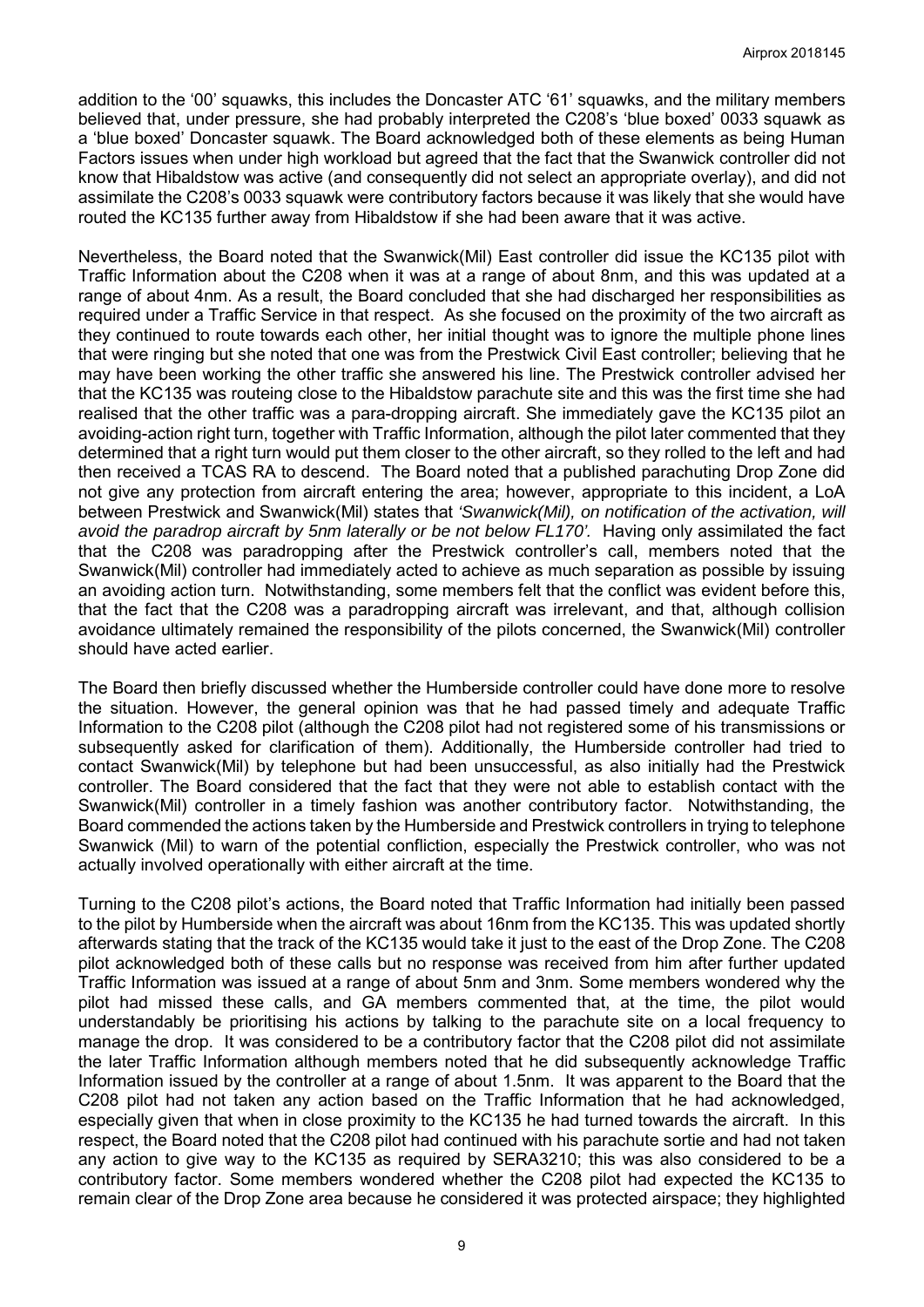the AIP entry which stated that although pilots are strongly advised to give a wide berth to all such Drop Zones where parachuting may be taking place, there was no segregation or formal avoidance criteria *per se.*

The Board then debated whether the KC135 pilot should have been aware that his track was taking him towards the Hibaldstow parachuting site. The USAFE advisor confirmed that the site would not have appeared on any charts that the KC135 crew would have used and, because no NOTAM had been issued about its operation, the only way they would have been aware was through information passed by the controller. The Board wondered whether this lack of information was a contributory factor, but the majority of members did not agree that this was appropriate given that most aircraft flying at such altitudes would be unlikely to be aware of Hibaldstow's operation without prompting from ATC.

Turning to the cause and risk of the Airprox, there was considerable debate about whether the incident had occurred because the C208 pilot had not given way to the KC135, or whether it had been because the Swanwick(Mil) controller had not routed the KC135 to avoid the parachute site. The debate was finely balanced, during which it was noted that although both elements were highly relevant, the KC135 pilot had also received Traffic Information that could have been acted upon. In the end, it was agreed that because in Class G airspace it was ultimately for the pilots to ensure collision avoidance, the cause was probably best described as a conflict in Class G airspace resolved by the KC135 pilot who had descended in reaction to a TCAS RA. As to the risk, some members opined that the TCAS RA had been sufficient to prompt the KC135 pilot to manoeuvre and ensure 700ft separation which, although safety had been reduced, meant that there had been no risk of collision. Others countered by saying that although 700ft had been achieved, the high rate of closure and the late activation of the TCAS alert as the C208 pilot turned towards the KC135 meant that safety had been much reduced below the norm. In the end, the latter view prevailed and the Board assessed the risk as Category B.

# **PART C: ASSESSMENT OF CAUSE AND RISK**

| Cause:                | A conflict in Class G resolved by the KC135 pilot.                                                                                                                    |
|-----------------------|-----------------------------------------------------------------------------------------------------------------------------------------------------------------------|
| Degree of Risk:       | В.                                                                                                                                                                    |
| Contributory factors: | 1. The C208 pilot did not give way to the KC135.                                                                                                                      |
|                       | 2. The C208 pilot did not assimilate the later Traffic Information.                                                                                                   |
|                       | 3. The Swanwick controller did not know that Hibaldstow was active and<br>consequently did not select an appropriate overlay or assimilate the<br>C208's 0033 squawk. |
|                       | 4. The Prestwick and Humberside controllers were not able to contact<br>the Swanwick controller.                                                                      |

#### Safety Barrier Assessment<sup>[5](#page-9-0)</sup>

In assessing the effectiveness of the safety barriers associated with this incident, the Board concluded that the key factors had been that:

**ANSP:**

l

<span id="page-9-0"></span><sup>5</sup> The UK Airprox Board scheme for assessing the Availability, Functionality and Effectiveness of safety barriers can be found on the [UKAB Website.](http://www.airproxboard.org.uk/Learn-more/Airprox-Barrier-Assessment/)